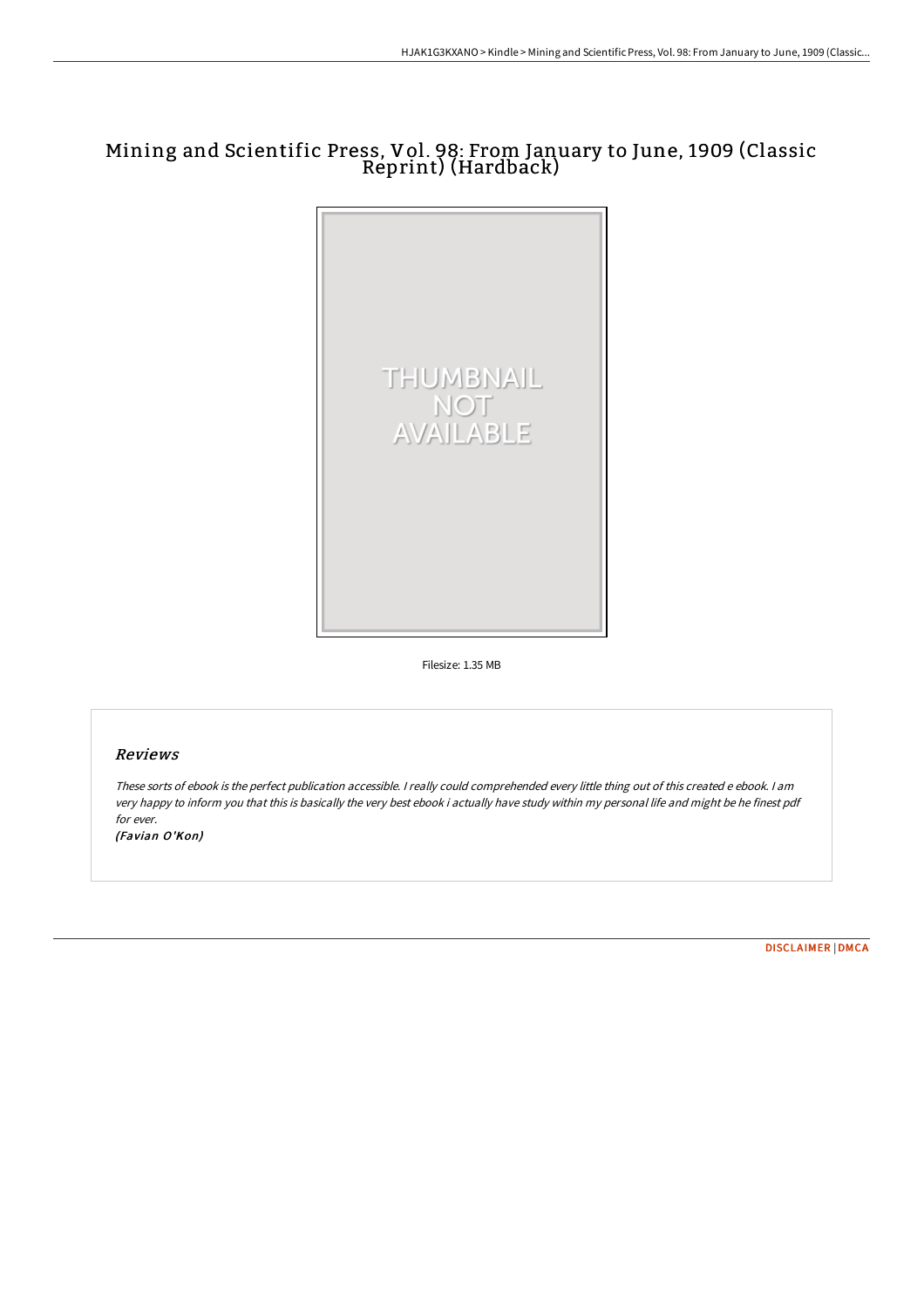## MINING AND SCIENTIFIC PRESS, VOL. 98: FROM JANUARY TO JUNE, 1909 (CLASSIC REPRINT) (HARDBACK)



To download Mining and Scientific Press, Vol. 98: From January to June, 1909 (Classic Reprint) (Hardback) eBook, please follow the link listed below and download the document or have accessibility to other information which are highly relevant to MINING AND SCIENTIFIC PRESS, VOL. 98: FROM JANUARY TO JUNE, 1909 (CLASSIC REPRINT) (HARDBACK) ebook.

Forgotten Books, 2017. Hardback. Condition: New. Language: English . Brand New Book \*\*\*\*\* Print on Demand \*\*\*\*\*.Excerpt from Mining and Scientific Press, Vol. 98: From January to June, 1909 Production was much curtailed last winter, but from May onward a great many of the mines that had been Operated at a reduced rate gradually in creased their production. New mines became active, mainly in Utah and Nevada, and at the moment, the production of copper is probably as large as it has ever been. There is every probability of this con dition continuing during 1909, for there are no great fears of stocks accumulating. It is true, in Europe, the visible supplies, which about two years ago were below tons, are now about tons, but that is not at all a menacing quantity when one con siders that this is the only reserve in the whole world. Lead was one of the first metals to advance after the heavy reduction in prices during the panic. The year opened at about to cents per pound at New York; with an excellent demand, especially for white lead purposes, the market improved by leaps and bounds, until in July, when cents was reached. The improvement, which was accelerated by a greatly reduced production, especially in the Western camps, could, however, not be maintained when during the year the mines were again operated in full, and from that time prices gave way from month to month. Since the hearings of the tariff re vision have been resumed in Washington, with the probability that the duty on lead and lead ores may be reduced, buyers have become rather scarce, and this helped the declining tendency, the market clos ing barely steady at at New York. About the Publisher Forgotten Books publishes hundreds of thousands of...

 $\mathbb{R}$ Read Mining and Scientific Press, Vol. 98: From January to June, 1909 (Classic Reprint) [\(Hardback\)](http://albedo.media/mining-and-scientific-press-vol-98-from-january--1.html) Online R Download PDF Mining and Scientific Press, Vol. 98: From January to June, 1909 (Classic Reprint) [\(Hardback\)](http://albedo.media/mining-and-scientific-press-vol-98-from-january--1.html)